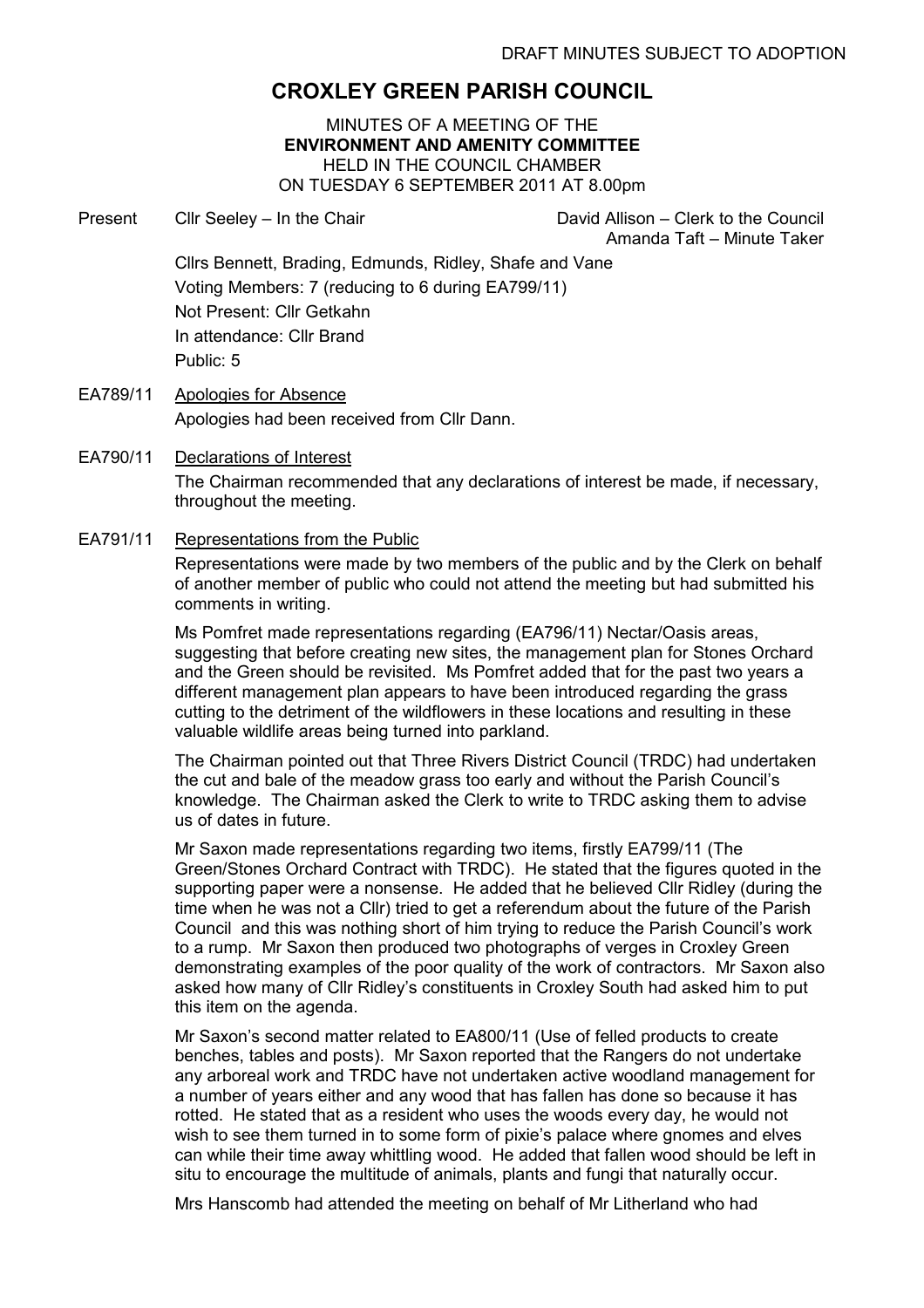submitted written representations prior to the meeting. The Clerk read out Mr Litherland's representations in which he stated that he has a great deal of experience in studying wildlife and wildflowers in particular. He added that the Orchard should be brimming with wildflowers and accompanying insects and birds etc and this was the case up until a few years ago. He added that the bio diversity has been severely reduced due to too frequent mowing and over management of this area and the early cut of the meadow grass by TRDC was very destructive. Mr Litherland continued that the Green is old, unimproved pasture and is therefore brimming with wildflowers but it is being cut like a municipal park. He requested that the previous cutting regime is resumed and proposed that the Rangers are sent on a course to help with their knowledge of habitat management. It was further added that a team of interested people could get together with the Rangers to walk around the Green and Stones Orchard to point out suggestions for improved management.

 The Chairman was asked if EA795/11 (Photographs of Croxley Green) could be moved to the next item.

#### Resolved:

• that item EA795/11 be moved up the agenda to this point.

## EA795/11 Photographs of Croxley Green

This matter was introduced by the Chairman and Mr Williams of Croxley Camera Club circulated a list of the sites that had been proposed. He said that it would be possible to photograph at all the locations at the specified intervals. He advised that members of the Camera Club were ready to start taking the photographs as soon as possible. He requested that the Clerk writes a letter of permission in the event that the photographers are challenged and also that the project is lodged with the police. Permissions may also be required and Mr Williams stated that he was happy to seek certain permissions but that the Clerk would need to obtain more formal permissions ie from developers and site managers of building sites etc.

#### Resolved:

• that 'A Year in Croxley' photography project begins as soon as possible as detailed in Mr Williams paper (see appendix on page 5).

## EA792/11 Minutes

#### Resolved:

• that the Minutes of the meeting held on Tuesday 5 July 2011 be approved and be signed by the Chairman.

#### EA793/11 Matters Arising

EA780/11 (Active Works List). The Clerk was asked what was meant by 'wish list' in relation to the bench on the Green. The Clerk clarified that it was something we had hoped to do with TRDC's approval.

The Clerk was also asked about the request from the Guild of Sport for the Rangers to cut their field. The Clerk advised that he had been approached by Ms Wells and his view was that we use the tractor and cut the grass given the grant allocated in lieu of works in 2008 was not taken up.

EA781/11 (Dog Waste). The Clerk was asked if the dog waste company had been changed and the Clerk advised that it was next on his 'to do' list.

EA783/11 (Stones Orchard). The Clerk was asked for an update and he informed those present that at the July Council meeting he reported that he had been making enquiries into Geographic Information Systems (GIS) software and the GIS used by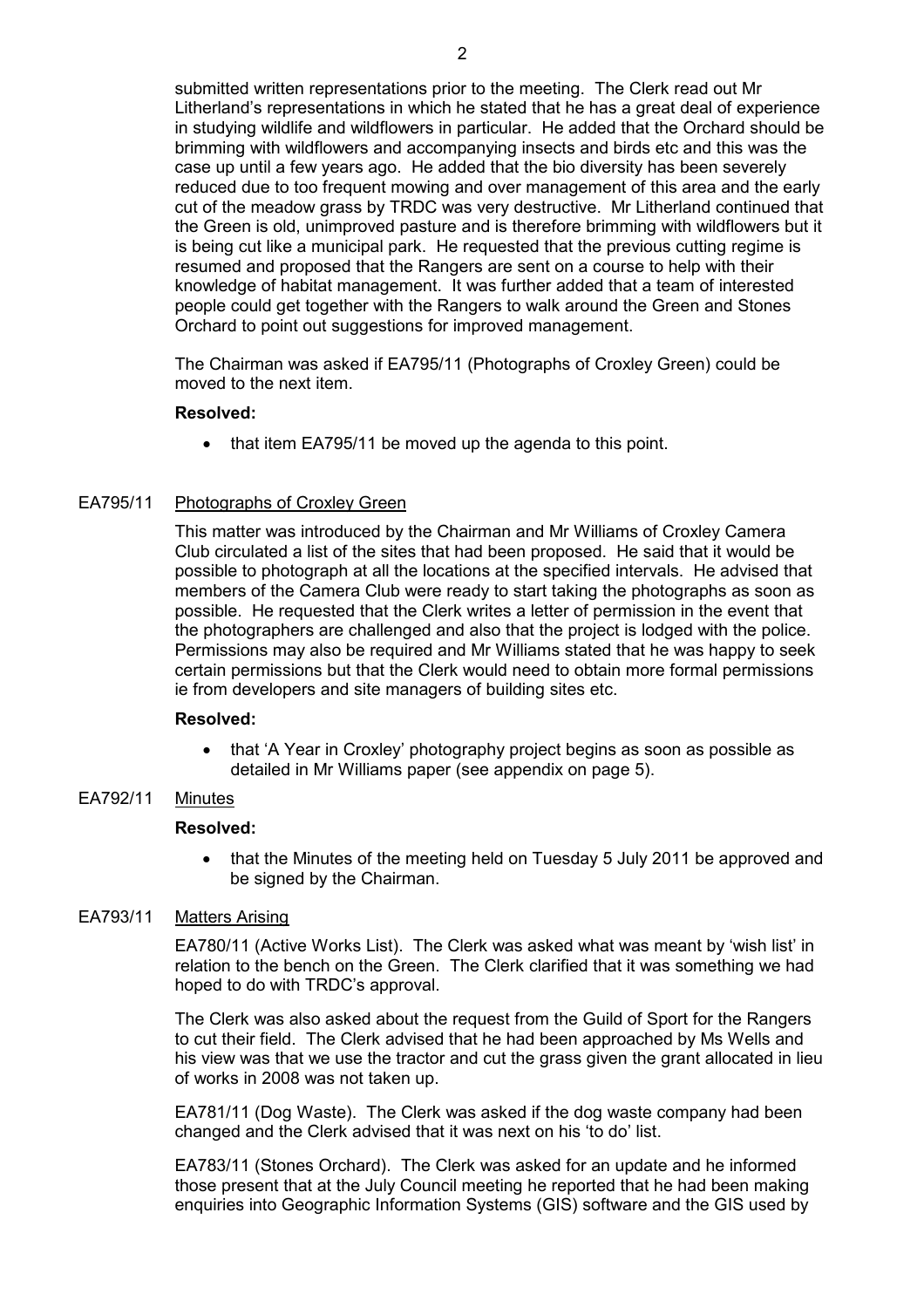TRDC cannot be shared by us as it runs on servers. However, the Clerk informed those present that there is a package that can be run on the computers online and he would bring this matter to Council in due course. The Clerk also stated that the Arboricultural & Woodland Officer at TRDC was currently undertaking a tree survey within the district although we have a complete listing of 1,014 street trees which was carried out a couple of years ago.

EA786/11 (Earth Mound in Baldwins Lane Park). The Clerk was asked whether Cllr Seabourne had been in contact with the Parish Council about the policing of this location. The Clerk replied that he had not been in contact but that the PCSOs were aware of the issue and monitor this location. When asked what was underneath the mound, the Clerk stated that he had been advised it was an old pavilion. However, others present at the meeting believed it to be an old air raid shelter and it was considered that this local knowledge may be more accurate.

## EA794/11 Active Works List

The Chairman introduced this item and Members were referred to the active works list for September. It was pointed out that the daily tasks for the multi-sports court at Barton Way and the weekly emptying of bins at the Green and Stones Orchard had been duplicated. The Clerk advised that Cllr Dann had asked if the Rangers could put right the finger post between the alley and the car park and this had been omitted from the September works.

## EA795/11 Photographs of Croxley Green

This item was discussed earlier in the meeting after EA791/11.

## EA796/11 Nectar/Oasis Areas

This item was introduced by the Chairman who asked Cllr Ridley to elaborate. Cllr Ridley referred members to his supporting paper and a discussion ensued. Some possible sites suggested included the roundabout at Two Bridges, the Green at the front of Croxley House, parts of Stones Orchard, land to the rear of Killingdown Farm (Little Green Lane), the second village green as well as along the canal towpath. It was generally considered a very plausible idea but one which would need permissions and proper management.

#### Resolved:

• that the Clerk contacts all Cllrs and Croxley Green Residents' Association to ask for suggestions of potential sites and for a list of such sites to be compiled.

## EA797/11 Croxley Rail Link Viaduct

This item was introduced by the Chairman who asked Cllr Ridley to elaborate. Cllr Ridley referred members to his supporting paper and stated that the viaduct may or may not be built and asked if the Parish Council should find out who is building it. Members generally considered that at this stage there was no certainty that it would even go ahead and this proposal was a little premature.

#### Resolved:

• that this matter is deferred until a more appropriate time.

#### EA798/11 Dickinson Square

This item was introduced by the Chairman and the Clerk reminded Members that this matter had been raised by a local resident. Cllr Edmunds declared an interest as he is a resident of Dickinson Square. A discussion followed with the general view that the Square would be better cared for by the Parish Council, although if the Parish Council intend to do anything other than maintain and tidy the Square then the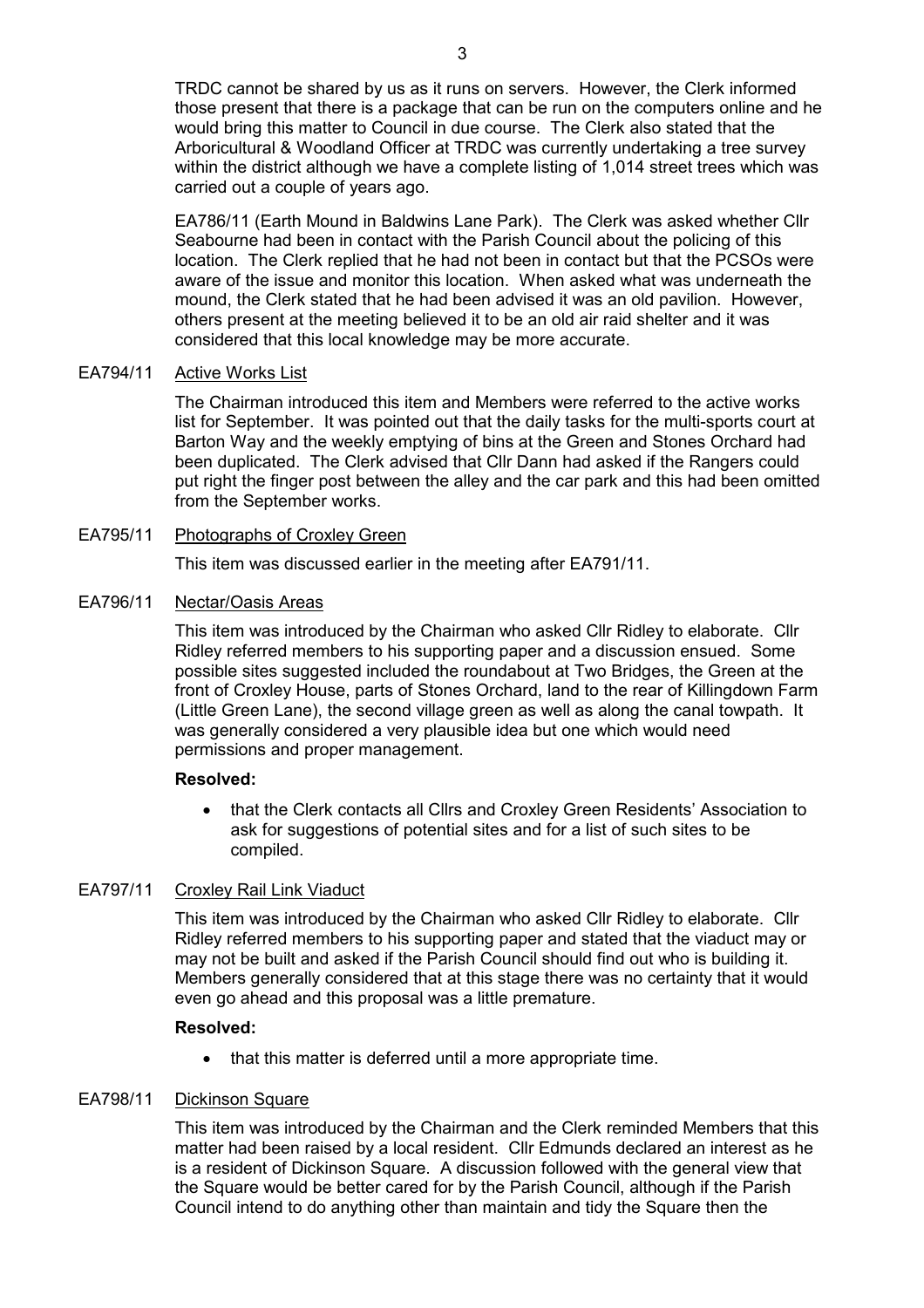residents should be consulted.

## Resolved:

• that the Committee recommends to Council that the Parish Council should become involved in maintaining Dickinson Square at no cost to TRDC.

## EA799/11 The Green/Stones Orchard Contract with Three Rivers District Council (TRDC)

Cllr Vane left during this discussion at 9.30pm.

This item was introduced by the Chairman who asked Cllr Ridley to elaborate. Cllr Ridley referred members to his supporting paper and a discussion ensued. Cllrs found the figures quoted in the paper confusing and the Clerk confirmed that they were actually incorrect. It was considered that TRDC would not maintain these areas as well as the Parish Council do even though the Management Plan has not been adhered to over the last two years. It was stated that perhaps there should be a meeting with TRDC to discuss matters.

Members were reminded that the proposal was to get a breakdown of the costs involved but it was felt that when the Parish Council tendered for the contract these figures were not discussed and Cllrs wondered if there was an underlying reason for this request; if they were calculated, what then?

It was proposed that the maintenance of the Green and Stones Orchard remains the responsibility of the Parish Council but the Management Plan must be revisited and adhered to.

It was counter proposed that Committee request that the Clerk presents to the September Council a full breakdown of costs associated with the contract so that council can decide on the appropriate course of action. There was no seconder for this proposal.

#### Resolved:

• that the maintenance of the Green and Stones Orchard remains the responsibility of the Parish Council but the Management Plan must be revisited and adhered to.

## EA800/11 Use of felled products to create benches, tables and posts

This item was introduced by the Chairman who asked Cllr Ridley to elaborate. Cllr Ridley advised that Croxley Green Residents' Association had a stack of wood for benches. Members felt that if they wanted to build benches that was up to them and it was clarified that the wood they had was formed and ready to be made into benches. A brief discussion followed whereby it was pointed out that the Rangers were not skilled in bench making and it was also felt that the woods were not the place for a metropolitan park.

## Resolved:

• that no further action be taken.

## EA801/11 Tree Bulletin

The supplement of tree works circulated with the Agenda was noted.

## EA802/11 Closure

There being no further business the Chairman closed the meeting at 9.41pm.